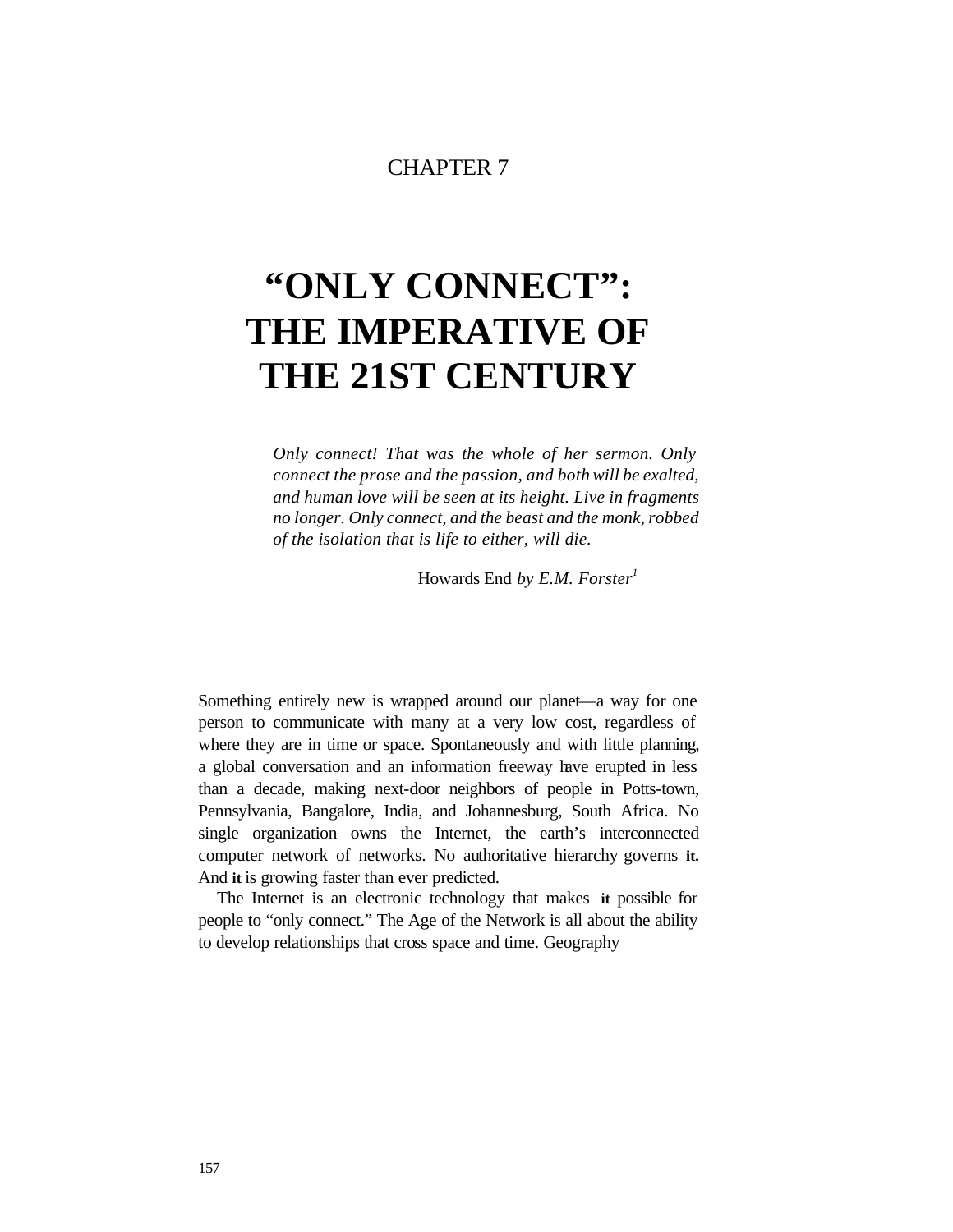need no longer be a barrier to people's capacity to work together and form communities.

The technology network *supports* the people network. Those who regard the technology alone as the network miss the point. Networking means people connecting with people, which happens whether they're sitting around a conference table, pressing their ear to the phone, staring at a computer, or standing by the fax machine.

The really fascinating technology story occurs when people engage at their deepest levels, solving problems, describing experiences, and allowing their "creative juices to really flow."<sup>2</sup>

# **THE INTERNET WORM**

On November **2,** 1988, a graduate student at Cornell University released the first big virus<sup>3</sup> on to the Internet. Launched at  $5:01:59$  P.M., the "Internet Worm" invaded a certain type of operating system on computers attached to the Internet—from Lincoln Labs and the National Supercomputer Center to Boston University and the University of California at San Diego. It shut down many big research sites and universities within the first hour.

Instantly, a spontaneous, geographically distributed, volunteer army of specialists, which we call "VirusNet," erupted to work round the clock to stop the worm, which they did in barely a day—not, however, before headline news had alarmed the public that World War III might be upon us.

#### **VIRUSNET SELF-ORGANIZES**

VirusNet provides a classic study in the impromptu development of a laser-focused, mach-speed, emergency rescue network that achieved its objective—just like that. It demonstrates all five teamnet principles: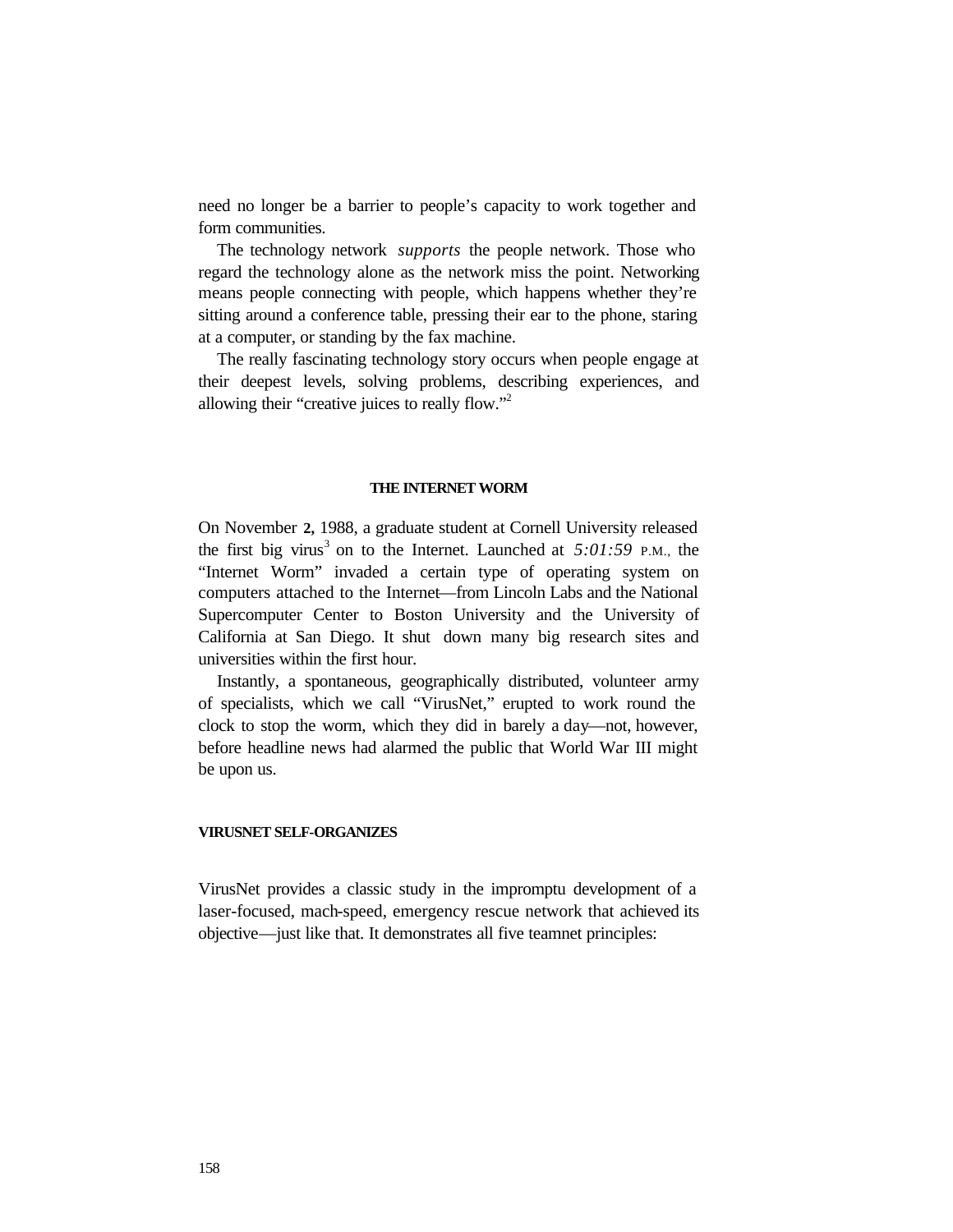- ? VirusNet's clear *purpose* was to kill the worm.
- ? Everyone involved—perhaps a dozen at the core, with scores and ultimately hundreds of other minor players—was an *independent member.* If any single person left, VirusNet still survived.
- ? They communicated like crazy. They were richly *linked,* with intense face-to-face encounters. Countless phone calls skidded down lines of preexisting trust. And the physical Internet played its part: on the *95* percent of **it** not affected by the worm, people sent messages, swapped files, called up programs, and accessed databases.
- ? There were no bosses. *Multiple leaders* brought their expertise to bear at critical moments. No single person solved the problem; everyone together did.
- ? By the time **it** was over, VirusNet had engaged all the levels: the hierarchy *and* the lower-archy. While the computer labs hacked out the solutions, the press was in the office of MIT's vice president of information services. Within a week, the previously anonymous computer labsters who cracked the code found themselves in a debriefing with officials from the National Institute of Standards and Technology, the Defense Communications Agency, the Defense Advanced Research Projects Agency, the Department of Energy, the Ballistics Research Laboratory, the Lawrence Livermore National Laboratory, the Central Intelligence Agency, the Federal Bureau of Investigation, and the National Computer Security Center.

While destructive viruses have been loose in the computer world for at least a decade, this was the first *networking* worm. It posed as an imposter to linked computer systems and, once inside, went on to "propagate copies of itself."<sup>4</sup>Strange as **it** may seem, **it** was a relatively harmless worm. It only attacked computers running a specific operating system called Unix, the Bell Labs invention that blew open the potential for open systems and large-scale electronic networking.

Although the worm did not harm data or reveal any passwords, **it** did cause quite a ruckus. First, **it** had no business invading other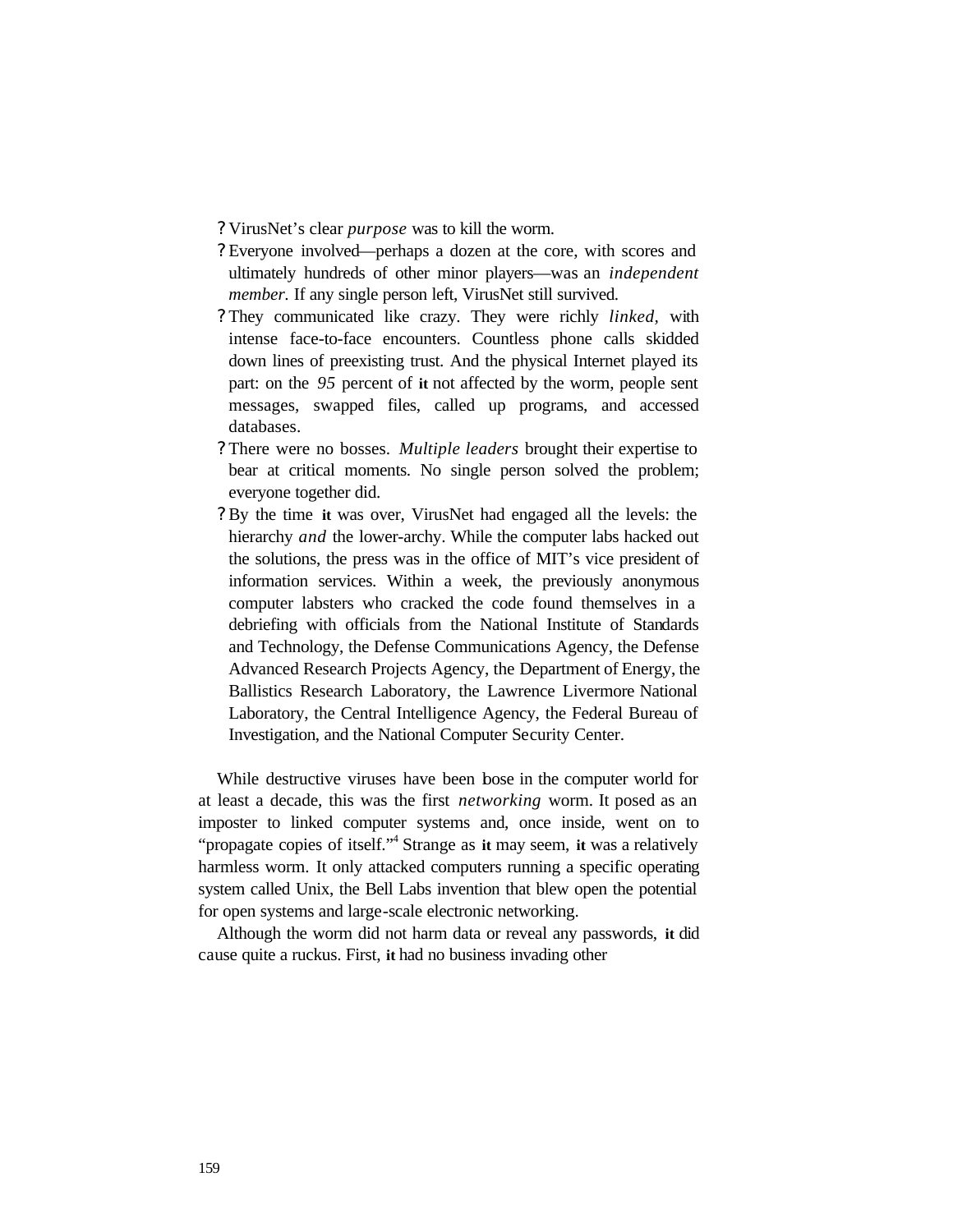machines to begin with. Once **it** arrived, **it** generated garbage throughout the whole system. It had to be stopped.

Robert T. Morris, Jr., was the Cornell student who unleashed the worm and eventually received one year's probation, along with 400 hours of community service and a \$10,000 fine for his crime. Was **it** an accident that he chose the eve of the annual face-to-face meeting of Unix experts in Berkeley, California, to release **it?** This rare convergence brought together many of the world's best Unix minds. In any case, the network as a whole learned how to stop the worm in the snap-of-a-finger time of 36 hours.

The worm was not so much discovered by one person; as **it** was detected by many people at the same time. They figured out that **it** was a worm by putting their heads together. Within an hour of its launch, someone saw something strange on an MIT computer but couldn't figure out what **it** was. The first message calling **it** a virus came from someone at NASA's Ames Research Center nine hours after its release, saying the worm had attacked machines at the University of California at Berkeley, University of California at San Diego, Lawrence Livermore National Laboratory, Stanford, and Ames. An hour later, someone at Harvard suggested that the worm was an Internet problem. Within the next hour, more heads went up at separate sites at MIT, Berkeley, Brown, and SRI International.

Immediately, different groups of people in different labs went to work, forsaking sleep, food, and showers. Each lab went after the part of the problem that **it** knew best how to solve.

- ? One discovered a bug in the worm program that could be used against it.
- ? Another noticed that the worm crawled in through a wide open door, a particularly vulnerable bit of computer code,<sup>5</sup> and published a way to close **it** by midnight of the day after the worm's launch.
- ? Others replicated the worm on a "trenched" (isolated) machine, set off from the Internet so that **it** could only worm across its own experiment.
- ? Morris himself reportedly tried to kill the worm. According to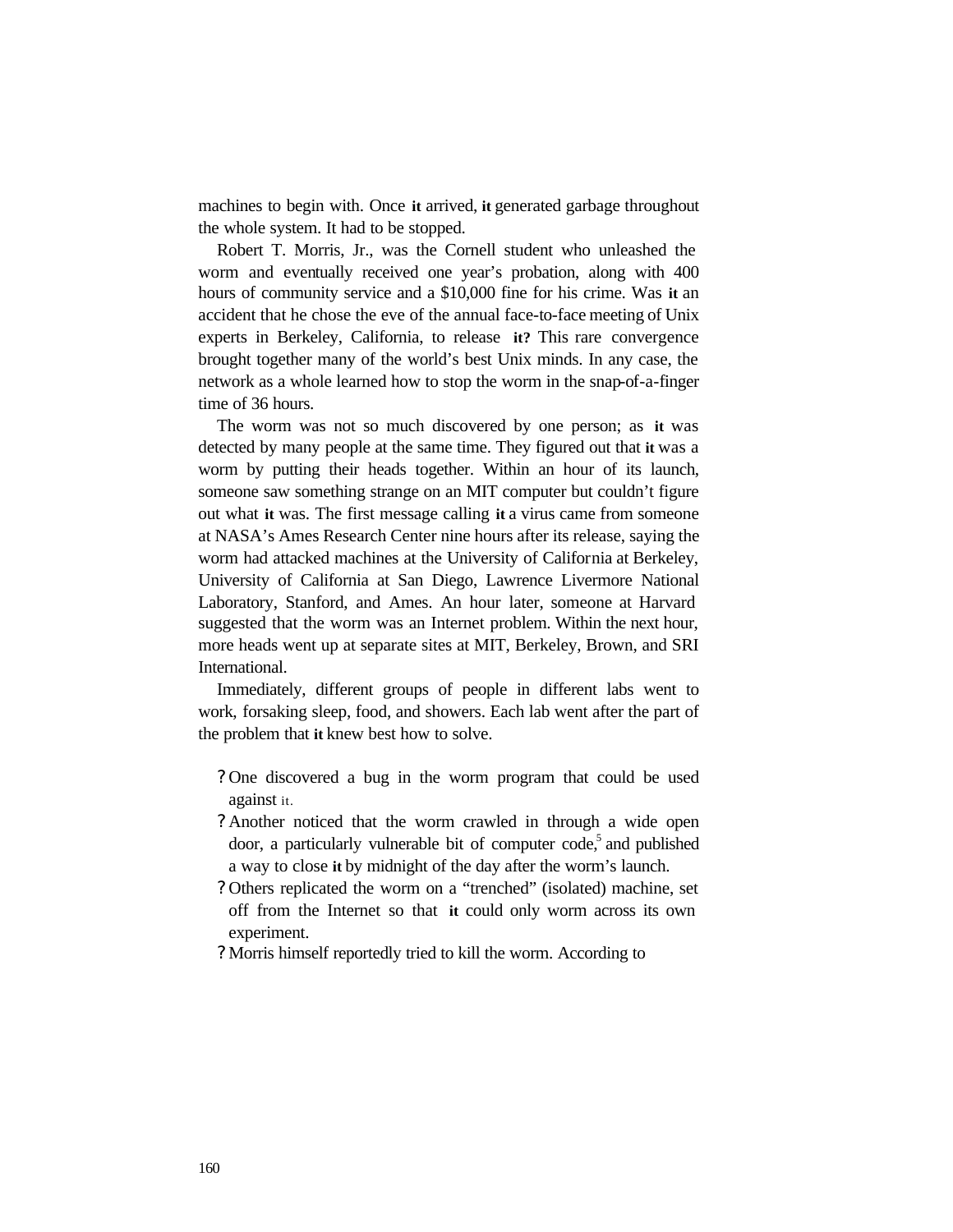one account, he regretted his act almost immediately and, within a few hours of the release, asked a friend to post his solution on a computer bulletin board. However, no one could access **it** because the computer systems that needed to see Morris's message were the very ones that were down.

The weary labsters communicated continuously and extensively among themselves about their progress—both on the phone and through other network gateways not shut down by the worm. Occasionally, they went out to meals. In all, only eight days passed until every affected computer was back up and running, with no more than 4,000 machines infected in total, about five percent of the 80,000 then connected to the Internet (in mid-1994, 2,200,000 machines were connected).

#### **PRESS AND PERCEPTIONS**

Released on Tuesday, the worm problem had been solved by the time MIT hosted the first national press conference on Friday. The reporters were disappointed.

They had hoped for a much bigger story, perhaps one in which all the world's computers had been wiped out in a single moment, "that we were.., moments away from World War III, or that there were... large numbers of companies and banks hooked up to 'MIT's network,' who were going to be really upset when Monday morning rolled around," wrote Jon Rochlis and Mark Eichin in their firsthand account of cracking the worm code.<sup>6</sup> "My greatest fear was that of seeing a *National Inquirer* headline: 'Computer Virus Escapes to Humans, 96 Killed,' "one labster said.

The media also were disappointed with the virus's lack of visuals, having to settle for people "looking at workstations talking 'computer talk.' "Much of the news is invisible to the camera's eye in the Age of the Network.

In fingering Morris as the chief suspect on the morning of the press conference, *The New York Times* reported the great irony of this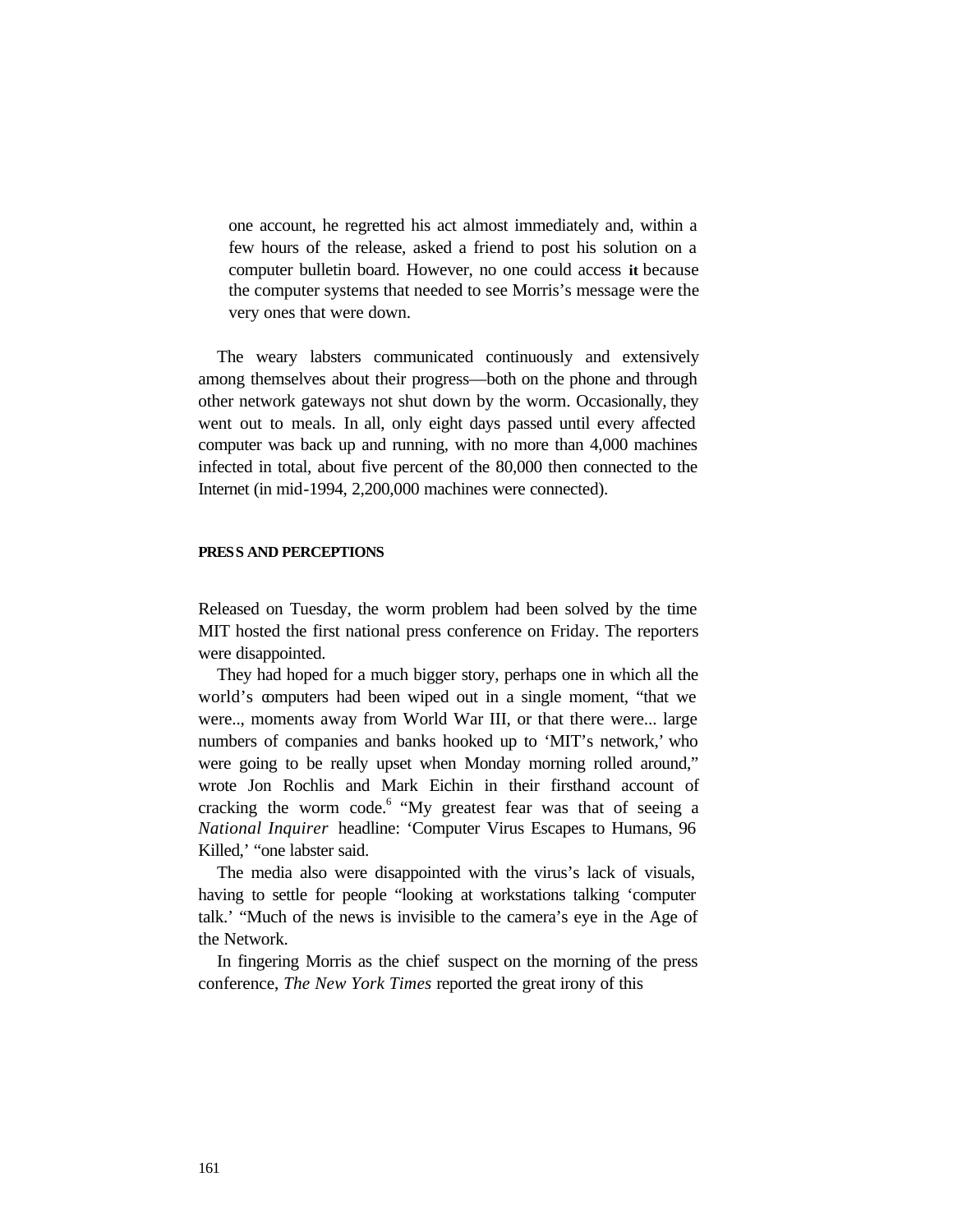story: "The enemy is us," in Rochlis and Eichin's words. It wasn't a terrorist operating out of some distant, strange land, or a corporate blackmailer, or a disgruntled worker who perpetrated the crime. It was a graduate student in computer science at a respected American institution whose father, Robert T. Morris, Sr., was the chief scientist at the National Computer Security Center.

While the worm did very little real damage, **it** revealed the vulnerability of the Internet at the same time as **it** unveiled its strengths. Chief among these is the design of the Internet, founded on the principle of "decentralizing defenses"<sup>7</sup>: don't protect the network; protect the individual nodes on the network.

This tightly couples to the final networking lesson taught by the worm:

> *In a complex, unpredictable world, diversity is the great armor of the whole fabric.*

Since the virus attacked only one type of computer operating system, few sites were put out of business completely. By having many different types of computer systems, the labs were safer than if their systems were all the same.

Diversity is safer, as well as smarter.

#### **GOVERNING THE INTERNET**

The Internet is an extraordinary example of network "governance. "It's anarchy that works," writes Norris Parker Smith.<sup>8</sup>

No one, no single institution, controls the Internet, particularly remarkable given that the Defense Advanced Research Projects Agency (DARPA), now known just as ARPA, started this network of networks almost three decades ago. Most of the military research money that went to major universities and corporations came from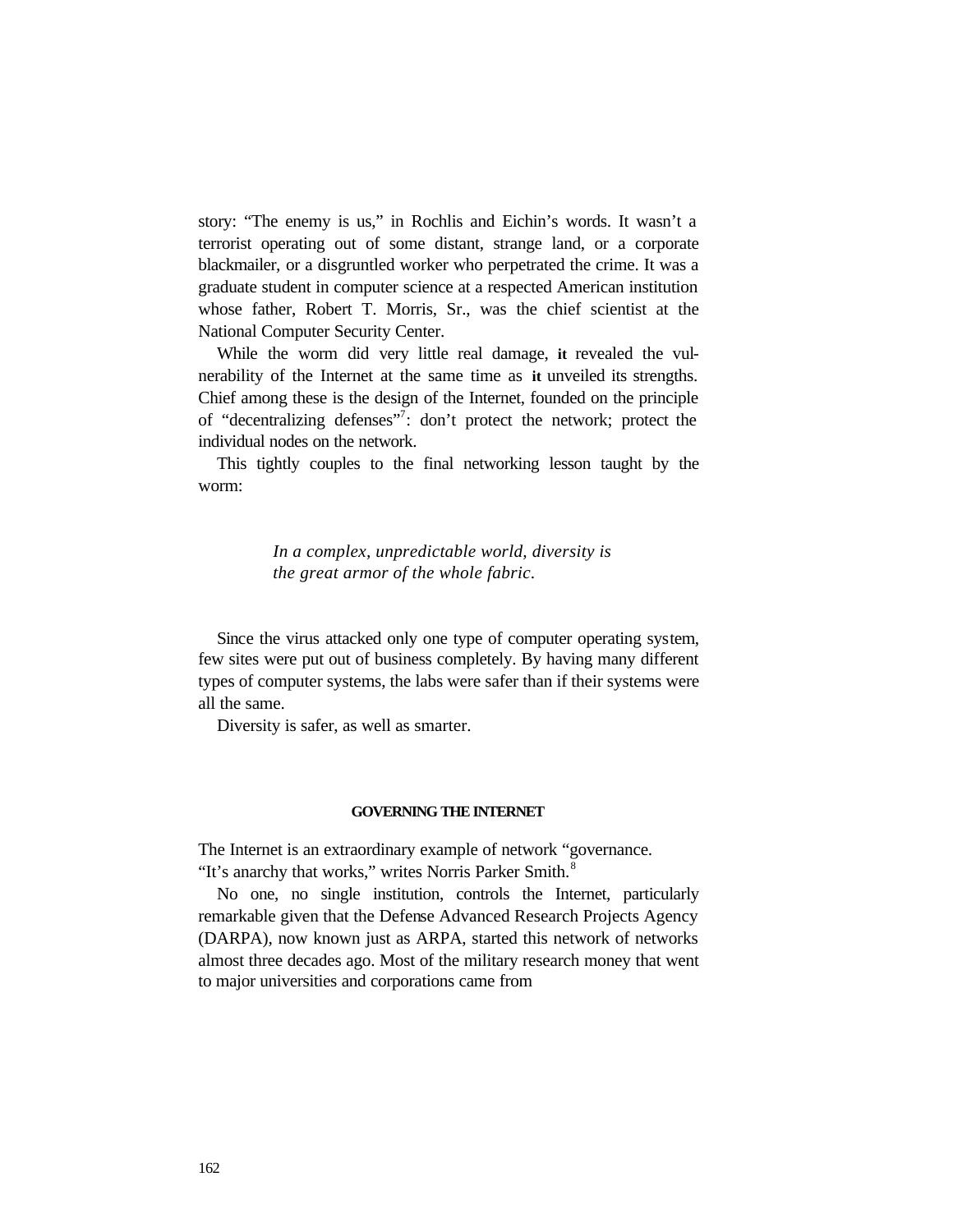DARPA. The agency connected its client research sites into a network built to withstand nuclear strikes or any other kind of catastrophe.

DARPAnet's architecture, its underlying philosophy of survival, was simple: every computer would be a peer, every machine simultaneously a source and a destination. Nodes on the Internet would act as independent senders and receivers but would also serve as intermediaries, as part of the infrastructure itself. It was taken for granted that the network would be unreliable. No critical "centers" were created, so none could be disabled. Both conceptually and in practice, this made for a very, very decentralized system.

In the late 1980s, the National Science Foundation used the "Internet Protocol," a soon to become famous set of computer standards for transferring information, to connect its five supercomputer centers. This "backbone," as the high-capacity skeleton of a computer network is called, which merged with DARPAnet, allowed a large number of local educational institutions to chain together and connect to

**it.** *Voila!* Elite access of the few suddenly gave way to the great electronic masses, bursting with activity in hundreds of computer labs. The genie was out of the bottle, and the Internet spread big time.

Constituent parts of the Internet—short for "inter network," meaning between networks—are themselves networks many levels deep. Each computer that connects directly to the Internet is called a "domain," which itself may be a net within a net within a net. The Internet address that you see on TV's *Dateline,* for example, is a net within a net: dateline@news.nbc.ge.com.9

- ? Its code begins with *Dateline,* a particular addressee's name.
- ? The @ sign tells you where the computer is situated, in this case at NBC News.
- ? News is a part of the larger NBC Network, as in .nbc, pronounced "dot NBC."
- ? NBC itself is part of the giant General Ele ctric, .ge.
- ? The .com on the end means that it's a commercial site on the Internet. MIT and most other educational institutions use .edu as their "last name." Most countries use their international country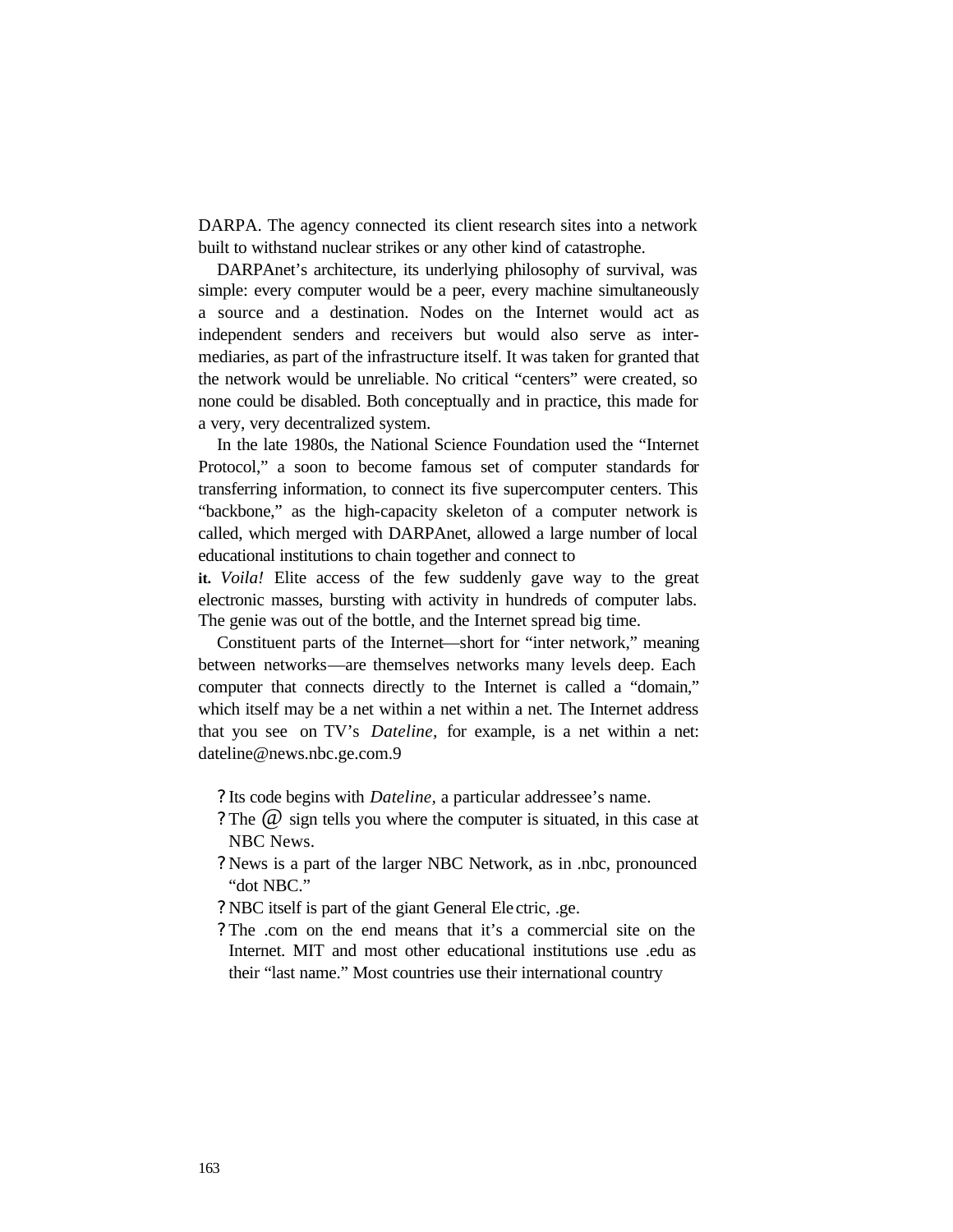code as their "last name:" for example, .in for India, .fr for France, and (still) .su for Russia.

But even the Internet's naming system is under discussion, which brings us to how the Internet really is governed.

Most of the governance is at the member level, and these internal variations differ in the extreme. Some members of the Internet are structured and controlled quite hierarchically (i.e., the military), some are more bureaucratically compartmentalized (i.e., educational institutions), and some are like teamnets (i.e., Silicon Valley companies). They may be authoritarian or communitarian, tightly controlled or welcoming to all. Control is largely local.

The "highest authority" is the Internet Society (ISOC), a *voluntary*  membership organization. ISOC, in turn, appoints the Internet Architecture Board. This prestigious body of volunteers has great responsibility, setting common network standards and ensuring that addresses are unique: There cannot be two dateline@news.nbc.ge.com addresses on the Internet. The Internet Engineering Task Force deals with technical problems and near-term issues. When needed, a "working group" convenes to address a problem and provide information or recommendations as appropriate; then, just as quickly, **it** disbands.

> *Internet governance is a dramatic real-world example of a very-large-scale, self-organized network.*

The Internet emerges from the heart of the Age of the Network, where physical connections converge and relationships grow, where pipes (computer lingo for the wires that connect) and personalities come together.

To think that a vital global facility serving millions of people is completely self-organized! And, oh, the freedom **it** gives.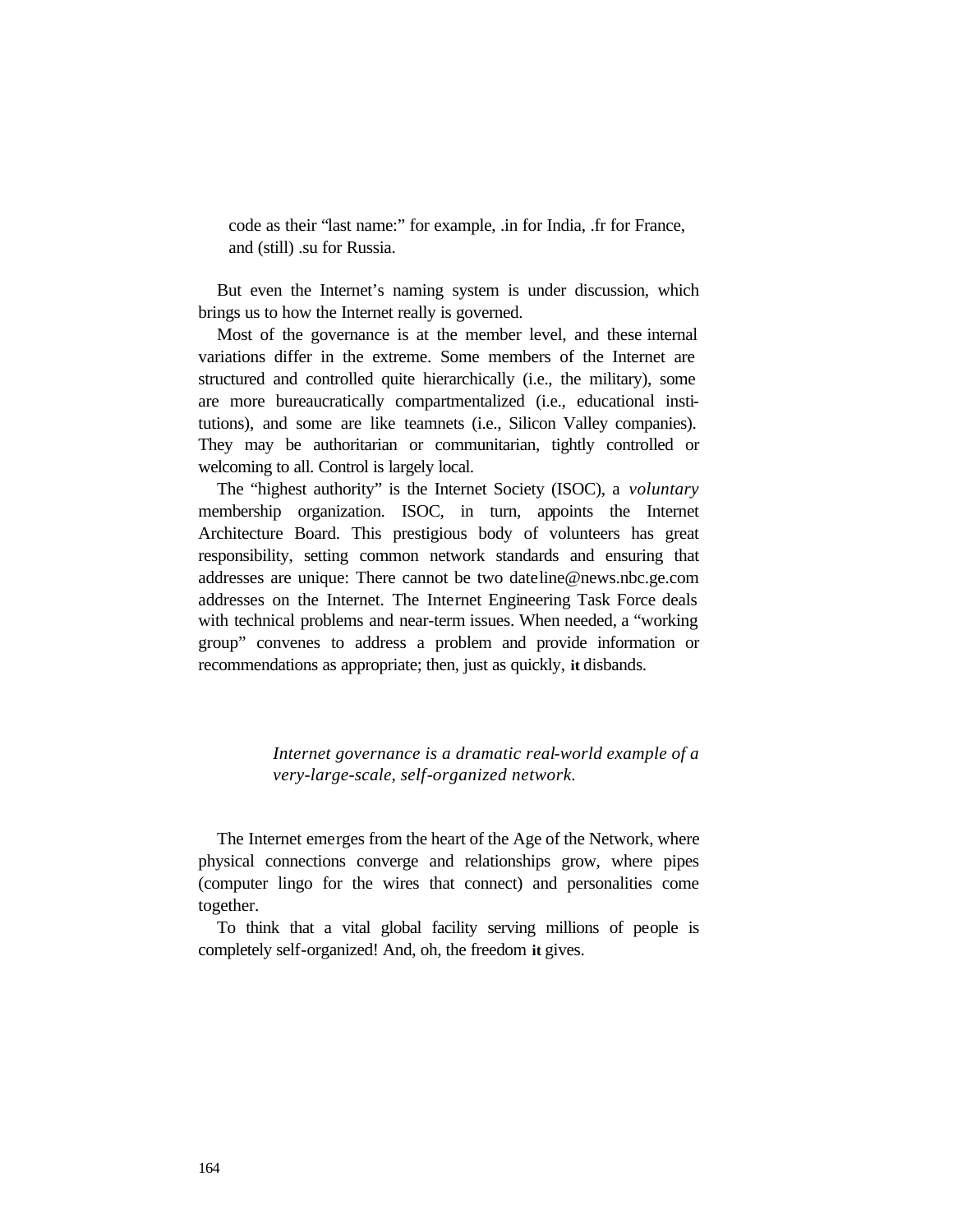Being online is not abstract. It is concrete, practical, and can be very personal.

#### **A FEW HOURS IN THE LIFE OF AN ONLINE JUNKIE**

For the first time in human history, we can live out E.M. Forster's 1943 advice to "Only connect!" The 21st century is about multiple connections on a global scale.

At this level the world is entirely networked, but unevenly so. Villages in China that don't have refrigerators have cellular phone uplinks. It's easier to send e-mail from Pushchino, Russia, than **it** is to fax. Meanwhile, our neighbors in West Newton, Massachusetts, operate with no such technology—they don't have a modem or even call waiting, for that matter—yet they bring new meaning to globe trotting: they're in Belize one week, in Taipei and Borneo the next, and in the south of France a month after that.

Computers today are highly personal. They support both introverts and extroverts, inner worlds and outer worlds. We (J&J) represent two poles of what awaits us in the 21st century. One of us works at an extremely high level of personal productivity without often going online; the other works with a different mix of technologies but communicates with many people around the world. Technology mushrooms with ever higher capacity in increasingly smaller packages, while people join new transborder communities without ever leaving home.

In a report on one session of Jessica's electronic meanderings, you'll see many uses of the Internet, from pure business to the most personal none of it possible even a decade ago.

# **"Do NOT EVEN THINK OF TOUCHNG THIS MODEM"**

It is early in the morning, and three messages are waiting from Duke University's Prof. Frank Starmer in my e-mail account on The World, a Boston computer system that offers Internet access. Remember the cardiologist/computer scientist with the lab without walls, based in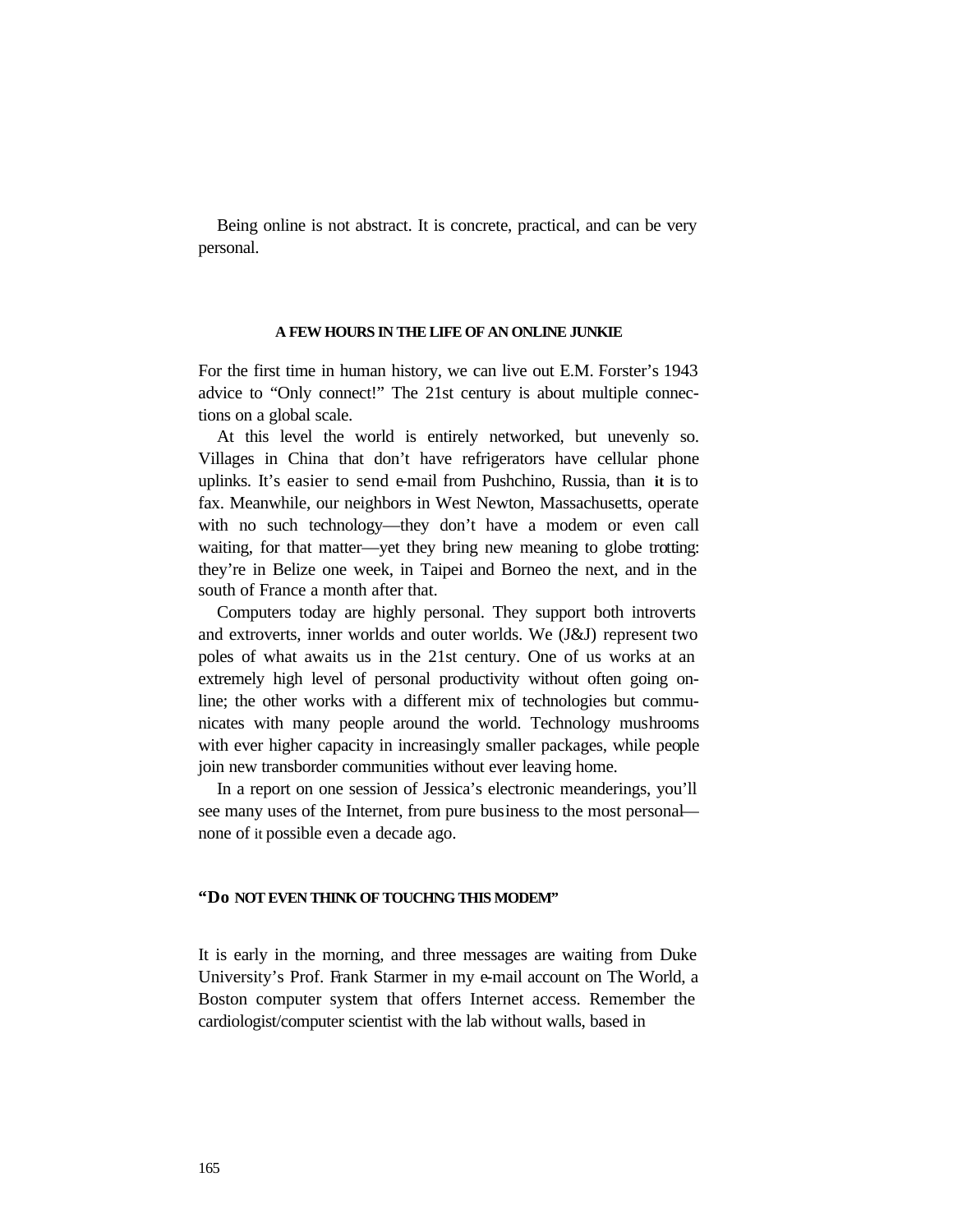Madras, India, for the 1993—94 school year whom we introduced in chapter 1?

Frank, who lives the pain-pleasure nightmare of life in the electronic universe, is in a bit of a state. One small problem hampers communication of a basic breakthrough in his scientific research: last week, the 200-megawatt nuclear power station in South India failed.

"All of Madras was without power for *4—5* hours on Tuesday and then again on Wednesday. On Thursday night, a voltage spike took out our UPS [uninterruptable power supply] system, a transformer that powered the PC and the modem," which destroyed his modem in the process. Without his modem, Frank cannot communicate with his colleagues in France, Russia, Spain, and the United States, who wait anxiously for him to transmit key data from his lab experiments. All agree that they have made a significant discovery. They've pinpointed the origin of "a particular cardiac rhythm disturbance called *torsade de pointes."*

So, Frank has had to improvise. He has crawled around in closets and resurrected an old, half-working, 1200-baud modem ("If you even look at **it** cross-eyed, **it** fails"), which he has balanced on top of his PC. It has but one tragic defect. While **it** can probably survive something close to a nuclear meltdown, **it** has trouble detecting signals from down the street. This is not a trivial problem. A modem that can't hear a local signal is like a car without an engine—all dressed up with nowhere to go.

Hence the importance of Frank's sign on top of his PC: "Do not even think of touching this modem."

Enterprising fellow that he is, Frank has come up with another workaround. He has a backup Internet address that he can reach if he goes to another lab and "telnets" to his other account. Gibberish? Not to the 20—30 million people already on the Internet and the projected possibility of several hundred million more by the year 2000. For the Internet uninitiated, here's how **it** works. "Telnet" means nothing more than dialing another telephone number on the network, only with letters rather than numbers.

After conveying my sympathetic reply to Frank's plight, I leave my email account to log on to MetaNet, a 10-year-old computer confer-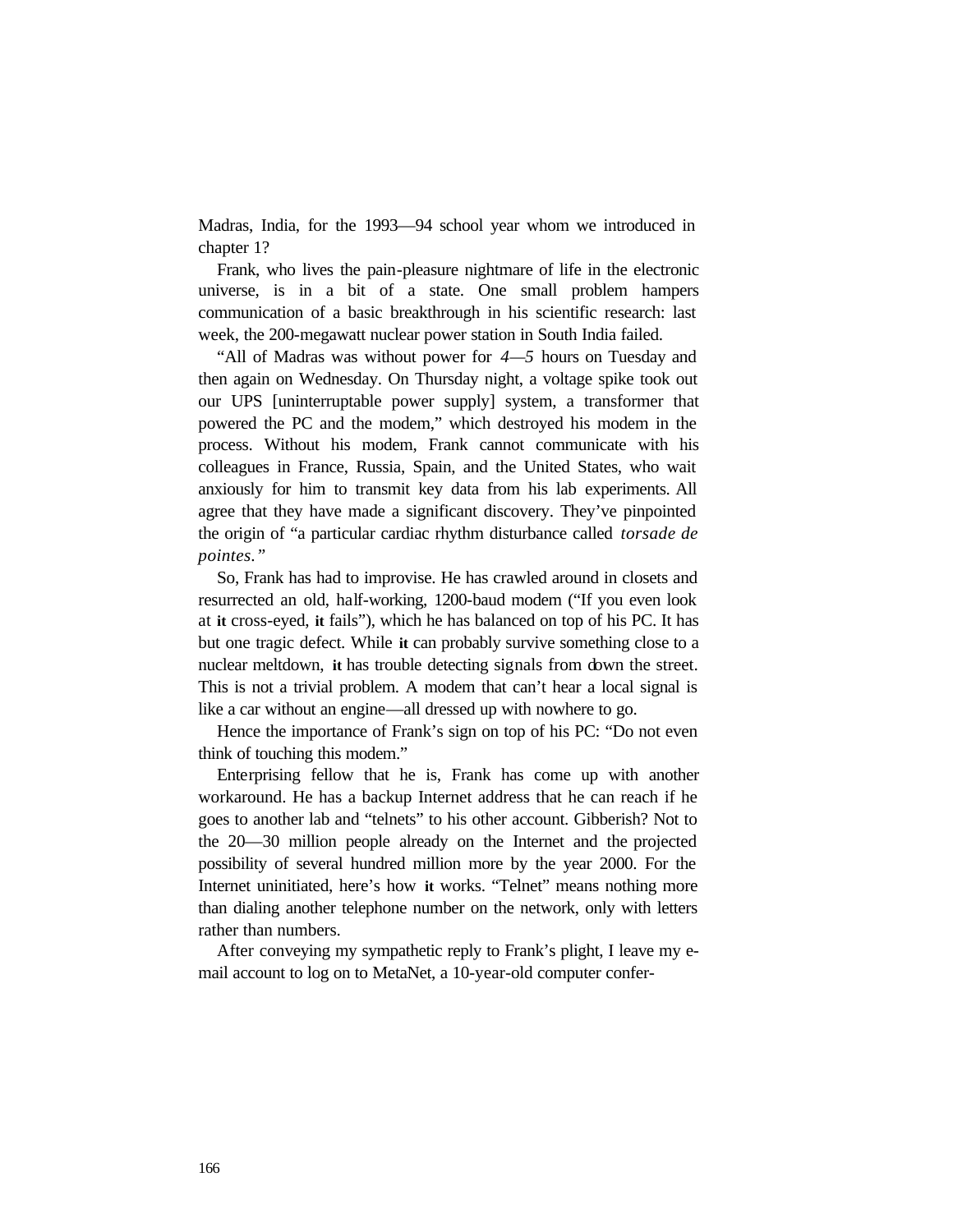encing system based in Arlington, Virginia. To get there, I simply type "telnet tmn.com," and instantly I am logged in.

# **"DEAD TOO SOON"**

MetaNet, like The Well in San Francisco and, on a grander scale, America Online, CompuServe, and Prodigy, allows groups of people to read and respond to the same information. Computer conferencing goes on in every conceivable discipline, on every imaginable topic, and at every level of sophistication. The MetaNet is host to many conferences. Next, I check in on a compelling one.

Suddenly, with a few more keystrokes, I am reading words that come from the ground-floor home office of Doug Lea, a 51-year-old "writer and thinker," as his electronic profile reads, and former presidential speech writer. With its "heavy 1790 wood beams, stone walls, and a walk-in fireplace,"1O Doug's office too combines the very old with the very new. His Prometheus ProModem connects him to the rest of the world.

Occasionally, he mutters something that he's read on the screen to his wife, Julie, an award-winning artist, who has just come in from the gardens outside, lovingly tended here for many years by both of them in Waterford, Virginia, one of only three declared National Historic Landmark communities in the United States.

But there is something terribly wrong with this picture. The reason we're here with Doug and Julie is that Zack, their radiantly gifted son,

is "dead too soon," as their poet neighbor wrote for his funeral, killed just shy of his 23rd birthday by an under-age drunk driver.

Doug is grieving in public on the network, posting his thoughts in a MetaNet conference where others can contribute to them, and he has attracted a crowd, including Stephanie Tolan, a novelist from the Midwest, who likens his following to a pod of dolphins: when one is ill, the others swim close by. As he is healing, others are telling fragments of deep tragedies that interweave one with the other, which Doug calls "a mobius."

Days go by and Doug says nothing, then suddenly he adds a long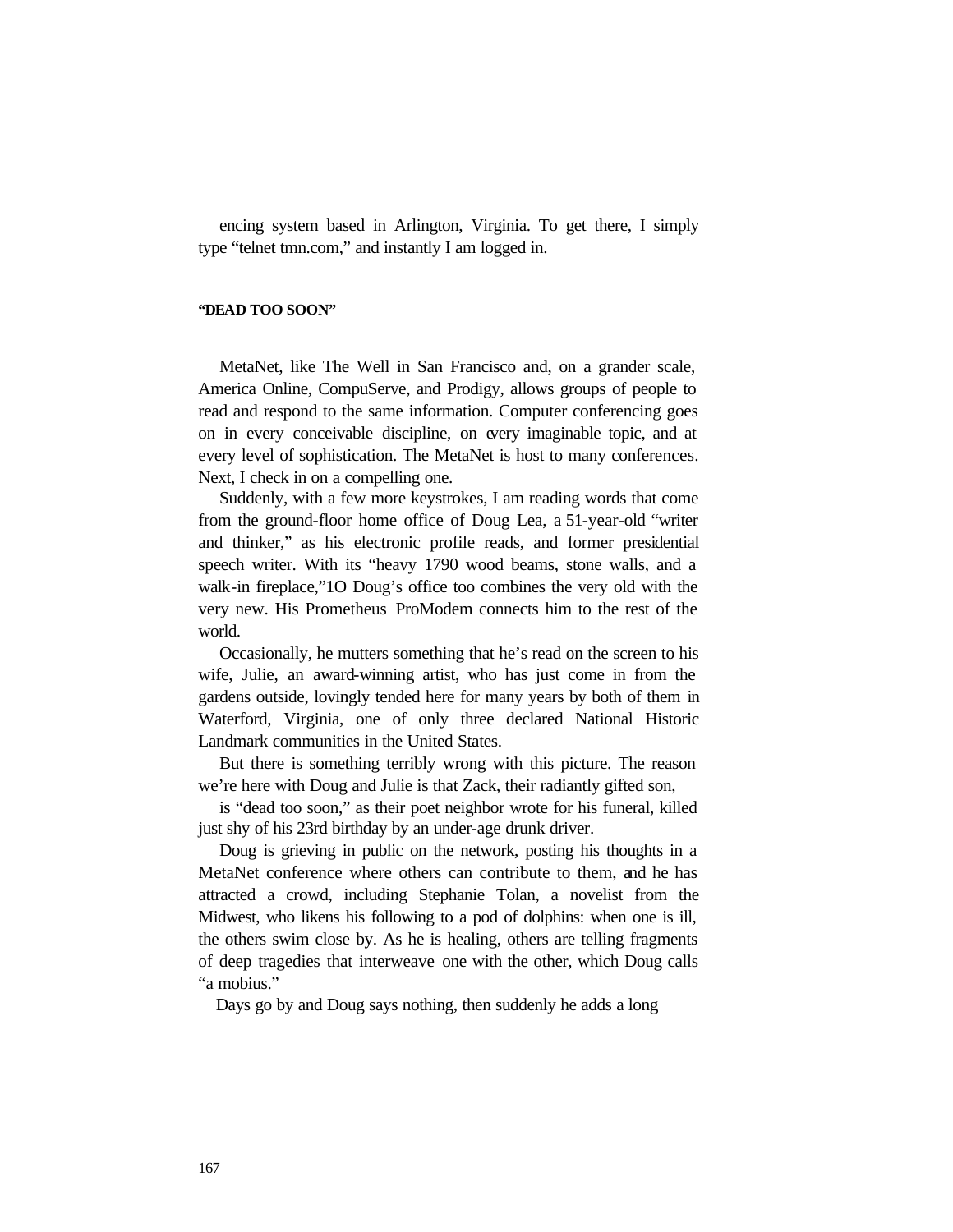stream of interconnected memories and family snapshots, spurred by a new event. Today's is an unexpected letter from Zack's mentor at his boarding school, from which he graduated laden with awards, medals, and scholarships, both athletic and academic. Doug posts the letter to the network, adding his report on other Zack-related events from the past few days, including the brief story of a cruel remark delivered by a neighbor, and the pod moves in. A flurry of notes from others, one from a man who speaks supportively, though only sparsely and apologetically, because he "can't find words." Doug's ability to find words for enduring grief magically circles this community.

# **CRUISNG TO BIG QUESTIONS**

An important feature of the 21st century is that context shifts at the speed of light. A few keystrokes more and I'm attending a completely different conference, where the subject is design. Here the conversation focuses on the work of Christopher Alexander the Austrian-born architect, now at the University of California at Berkeley, who has developed what he calls a "pattern language" for building desks, houses, schools, offices, and whole communities. $11$  Lyn Montague, a high school English teacher from Newton, Massachusetts, and an expert on Alexander's work, leads the discussion. Then, more keystrokes:

- ? Respond to a client's e-mail.
- ? Read the agenda for an upcoming meeting of NetResults coordinators (see chapter 6).
- ? Retrieve Vice President Al Gore's speech on the information superhighway from the U.S. Department of Agriculture's online public area (called a "gopher").
- ? Post an answer to a technical question on an electronic bulletin board.
- ? Send a message to the *Utne Reader,* a Minneapolis, Minnesota based magazine, inquiring about its online "e-salons."<sup>12</sup>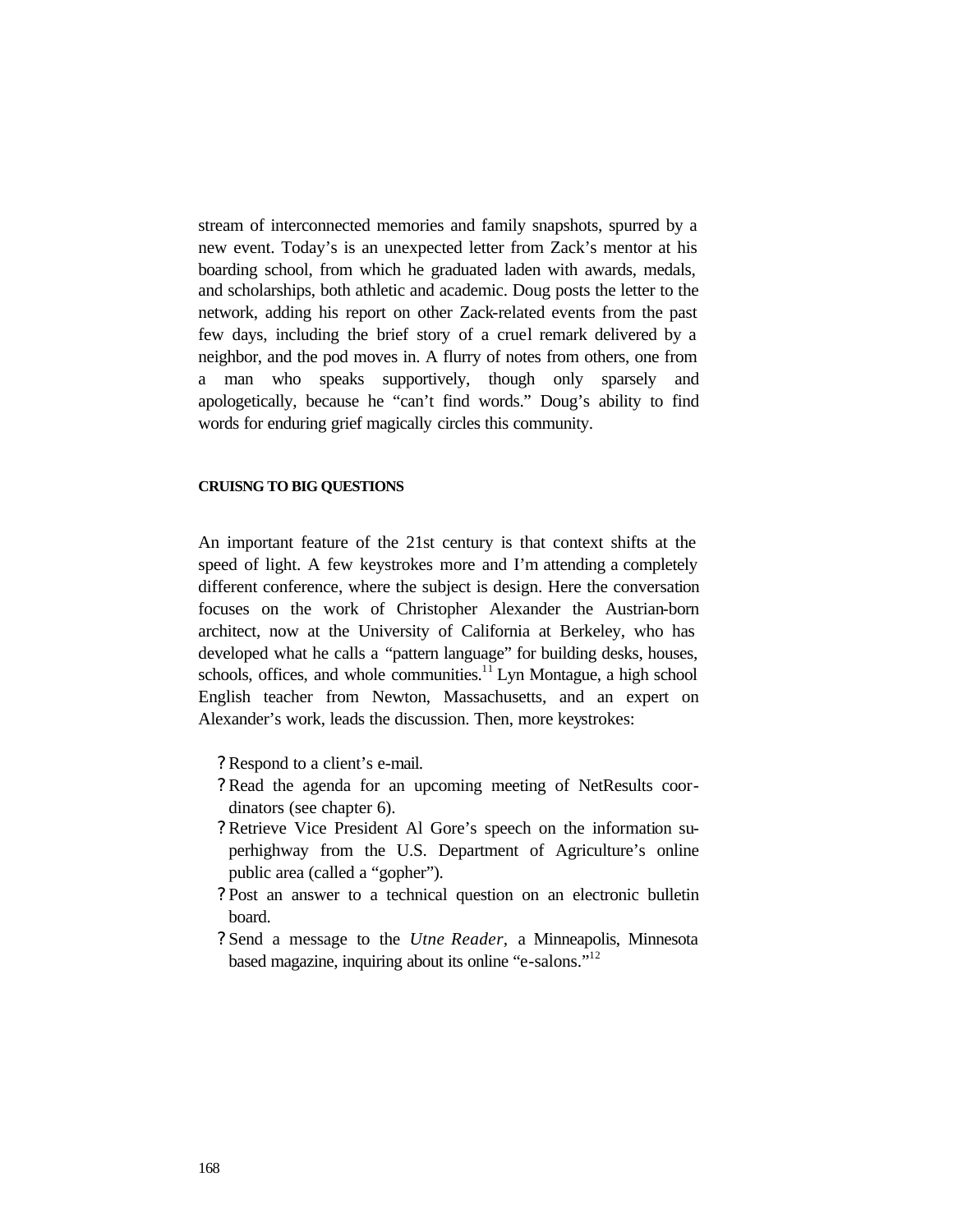- ? Take a breather on the Internet Relay Channels, where people from all around the world drop in at their leisure, exchanging witty remarks and supportive words. This channel, called "\*30plus," was dreamed up in an outdoor restaurant on the quay next to the Sydney Opera House by Helen Webberly, a professor of medieval art history at the University of Melbourne, Australia, and Daniel Ben-Safer, head of computer studies at Sydney's Metropolitan Business College (founded in 1895). "Heloise" (Helen's computer nickname) was "fed up with the macho, testosterone-ridden tone" of most of the chat channels and wanted to start one for "older" people. Thus its name—~30plus. Daniel ("Dabas," as he's known online), the other cofounder of ti'30plus, tells a different story: he says they were tired of hearing people talk only about their majors.
- ? And then an Internet "talk" request comes in from Zurich; it's "ksa," as Karim Saouli is known online, who manages the computer network for the math department of the Swiss Federal Institute of Technology. He's providing some key advice on our evolving computer network. We switch into "talk" mode; Karim's comments appear on the bottom half of my screen, while mine appear at the top. This is a very inexpensive mode of communication: \$2 per hour between Zurich and Boston.
- ? Oops, better get moving, time's up; log off, and on to the phone.

Behind all this wonderful access and global connectivity lie some very big questions. The Internet, which erupted spontaneously and without great design, is growing up. It is being commercialized for the first time. The really big players are now deeply in the game: companies like IBM, MCI, Microsoft, and AT&T are forming new alliances among themselves daily. Government policy is being formulated in the roiling wash behind onrushing events. New security measures, both protective and intrusive, are being fiercely debated. And we're still a few years from the ultimate convergence of all digital technologies, the omnipresent pan-media/high-speed/full-spectrum bandwidth that will make everything available to everyone instantaneously all the time. Whew!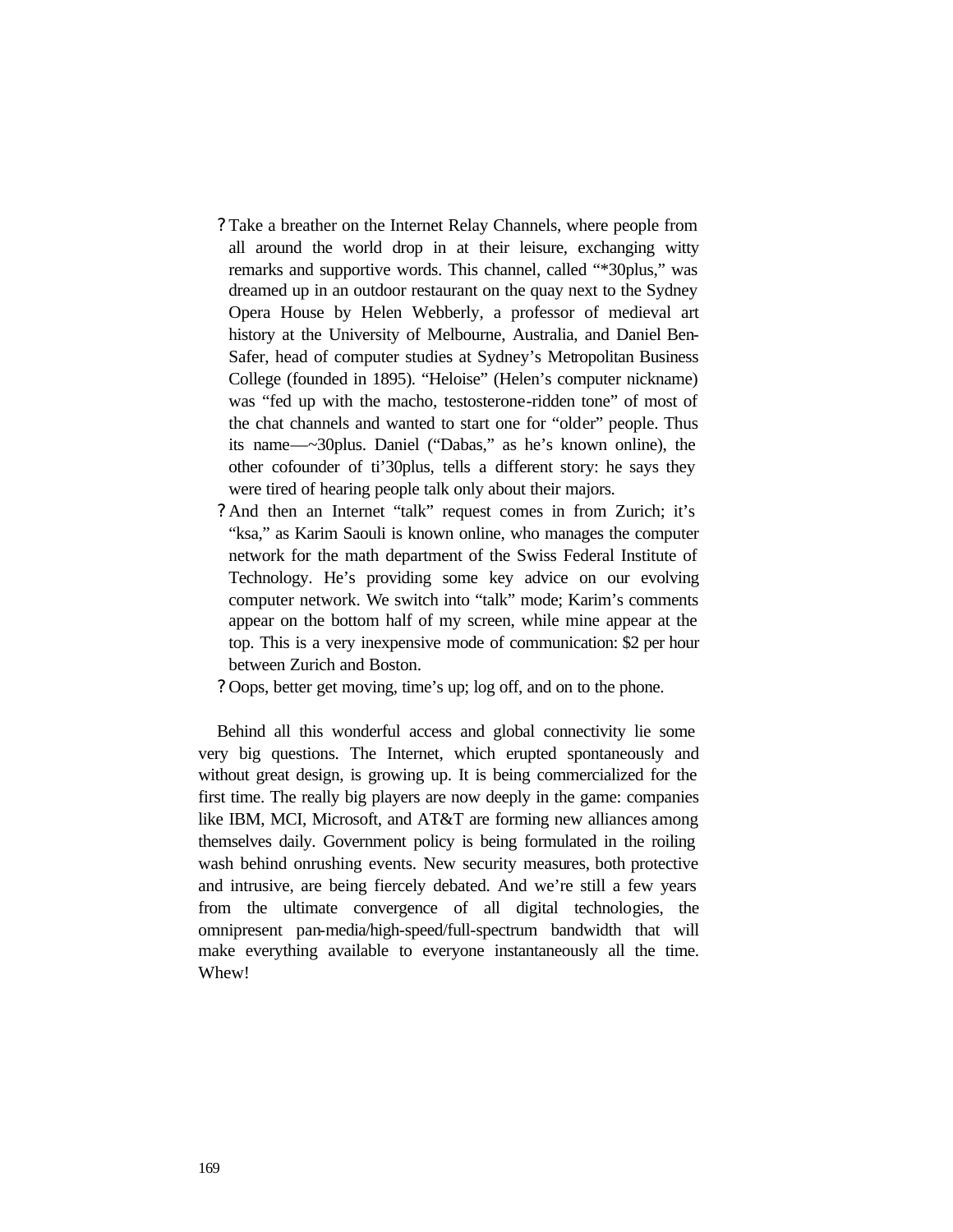#### **ALL THE WAY TO NEW YORK TO BUY A MODEM**

When you take away all the technology, this vast, extended life space/ workplace comes back to people. How do people share ideas and resources in cyberspace? How do things get done? Who thinks about the whole? New leaders have arisen on the net, operating through influence and knowledge rather than through club, position, or legalities.

One such person is Lisa Kimball, who has been making her living catalyzing, coordinating, and cajoling networks for the past decade.

Lisa is an institution in the online community, "one of the early true believers in social transformation via networking," as Howard Rheingold describes her in *The Virtual Community.* "She practices what she preaches to the extent that **it** is hard to find any significant CMC [computer-mediated communication] system in the world that doesn't have a contribution from her."<sup>13</sup>

In 1984, Lisa became a partner in MetaSystems Design Group,<sup>4</sup> which runs MetaNet, short for The Meta Network, one of the oldest computer conferencing systems in the world, predating America Online by more than half a decade. In 1985, she founded the Electronic Networking Association in a loft in Greenwich Village, New York City; edited its award-winning online newsletter, *NETWEAVER;* chaired its annual meetings; received its 1990 award for "Outstanding Contribution to Networking"; and ultimately dismantled **it** when **it** had outlived its purpose. This is a key feature of networks; in essence, they are biodegradable. Unlike bureaucracies and hierarchies that often persist for years beyond their useful life, networks dissolve quickly when no longer needed.

"One of the advantages of the network structure is that groups can disband as flexibly as they come together," she says. "Setting a 'sunset' date at the beginning prevents people from associating disbanding when 'done' with failure."

Lisa's iconoclastic, experience-worn view of organizational life spans both electronic and face-to-face milieus. When we published our *Networking Journal* in the mid-1980s, we asked Lisa to be our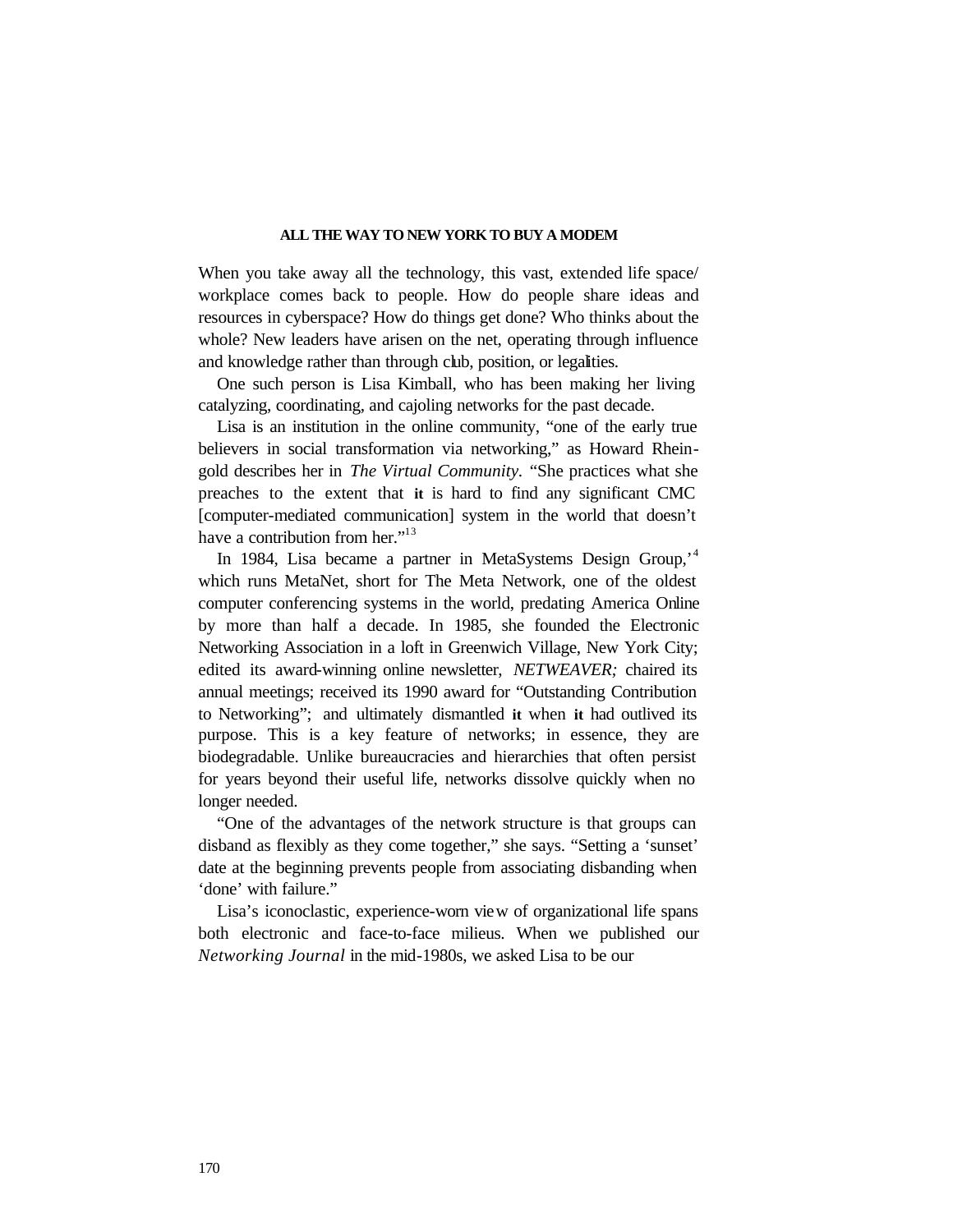first guest columnist. In "A Networker's Diary," she took us along on her electronic adventures.

In 1994, she completed her Ph.D. in educational psychology at the Catholic University of America and is now moving faster than ever. For us, this chapter would not be complete without introducing Lisa. So, we sent an e-mail message requesting an interview. She was delighted and said that she was logging in from Michigan, where she was attending the Society for Human Ecology conference, "talking about participatory democracy." She asked for a list of questions and said she'd call later. By day's end, she was moving too fast to make a phone call. Instead, she replied online. $15$ 

#### **LISA'S INTERVIEW**

If there is ever a bumper sticker in her honor, **it** will say "Born to Network." Lisa started her career "in early elementary school," publishing a neighborhood newsletter "using lots of carbon paper." Her parents were her mentors. "My mother, Janet Fraser Kimball, worked downtown and seemed to know *everyone."* Her father, the journalist Penn Kimball, has a saying that inspires her: "There is no such thing as a boring person, only boring reporters."

Lisa's online life began in 1983, when she met Frank Burns, founder of The MetaNet. Another legend in the online world, Frank, a retired lieutenant colonel, is most famous for coming up with the Army recruiting line, "Be All That You Can Be."

Frank sat Lisa down "in front of [an] ...old Kaypro, with its itty bitty screen, and told me what keys to **hit.16** The screen lit up, and I understood instantly that there were *people* in there (or out there . or somewhere) and I was totally thrilled."

But ill equipped. She lacked a modem and could only back-order one in the Washington, D.C., area. "So I went all the way to New York City to buy a 1200-baud Hayes internal modem for about \$800, I recall and I had to get extra memory because my 64K IBM with DOS 1.1 couldn't handle the modem," she says. It seems like a century ago.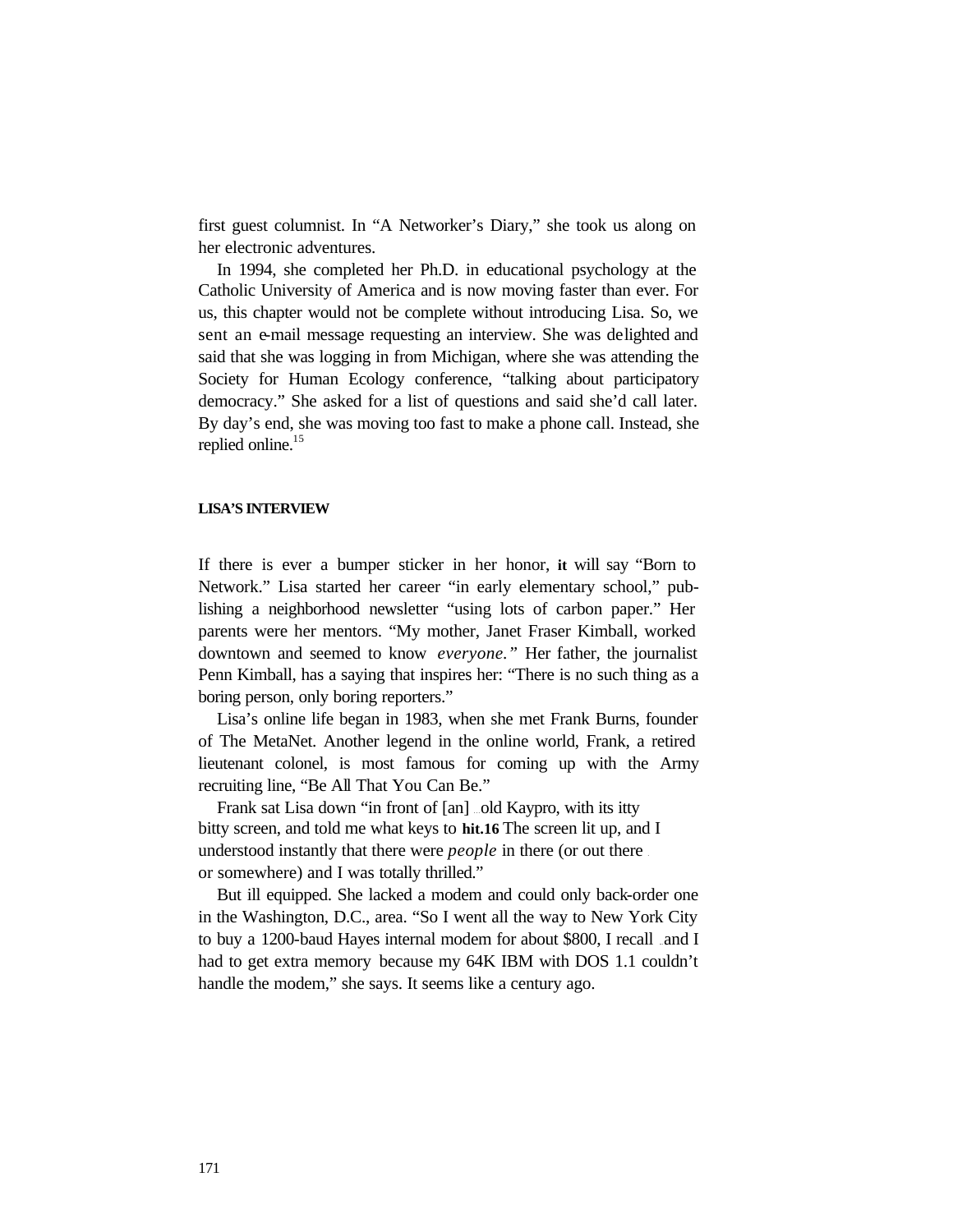For people like Lisa, the electronic world is not something separate from the rest of her life. "It's no more abstract than any other aspect of life," she says. "My life is rich with people I see in person, things I read online, people I interact with on networks, books I have stacked up next to my bed, relationships I maintain via telephone, electronic communities I am part of, my neighbors at our summer house, participants in this  $ft-f$  [online-speak for face-to-face] conference, and participants in the online conference I'm attending now. The cyberspace world is merely another dimension of the world, with all of its complexities and beauty and mystery."

#### **THE SOCIAL SCIENCES MEET NETWORKS**

Profuse links are the defining characteristic of the Information Age. Links mean the physical connections *and* the relationships among the people. But:

# *Relationships, not technological connections, are the point.*

We described thousands of grass-roots, voluntary organizations around the world that had little technology available to them in our first two books, *Networking* (1982) and *The Networking Book* (1986). Among these collectively powerful yet loosely structured associations, we detected the general principles that apply to all types of networks.

Since World War II, the words "network" and "networking" have emerged in virtually all the social sciences. From sociology and anthropology to psychology and psychiatry, from management and administrative sciences to city planning and infrastructure disciplines like communications, transportation, and waste treatment, networks carry an increasingly heavy conceptual load.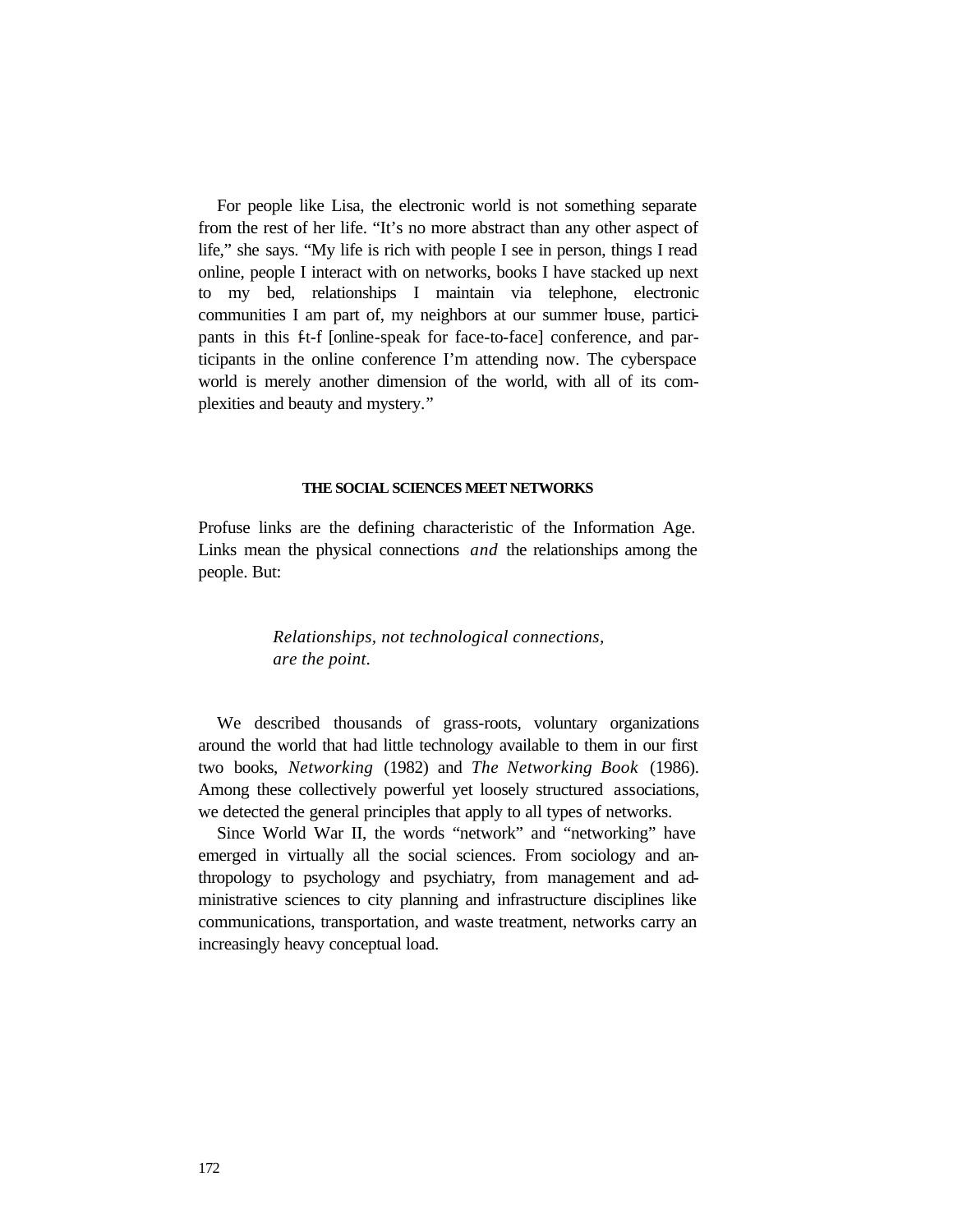Virtually all uses of the word "network" in the sciences recognize "nodes," which we call "members," and "relationships," which we call "links," as their critical elements. Nearly all uses of the word in the human sciences also cite some variation on "shared purpose" as a basic criterion. Networks pervade social structure<sup>17</sup> and are understood in depth throughout a wide range of analytical tools developed primarily since the 1970s.'<sup>8</sup>

People are always embedded in a web of social relationships, both personal and organizational. One major finding from multiple studies in Social Network Analysis is that the more complex people's webs are that is, the greater the number of relationships they have—the happier and healthier they tend to be.<sup>19</sup> Particular cliques, groups, projects, and teamnets arise from the larger social network.

Rather than focusing on individual structures, regarding the greater network as a field of potential is of immense practical value. In this environment, the person who makes particular networks happen is the "coordinator.

# **"THE COORDINATOR," STARRING MRS. DEWAR**

Coordinators appear everywhere in the Age of the Network, not just in new realms of cyberspace. Networks began developing new leaders long before computers enhanced their reach. In a richly connected environment where many potential projects are sparking, growing, diminishing, and disappearing, a new role arises, that of the coordinator, whose distinguishing characteristic is the ability to see "connections"<sup>20</sup> among people.

Elizabeth Meyer Lorentz will not receive the fame she deserves in her lifetime. Then again, she just might. As we write this, she is 81 and still networking.

With a small network that coalesced around the work of Yale psychology professor Seymour Sarason, Elizabeth has invented, commented on, and superbly played the role of the Coordinator. It has to be capitalized because **it** is so important. The network depends upon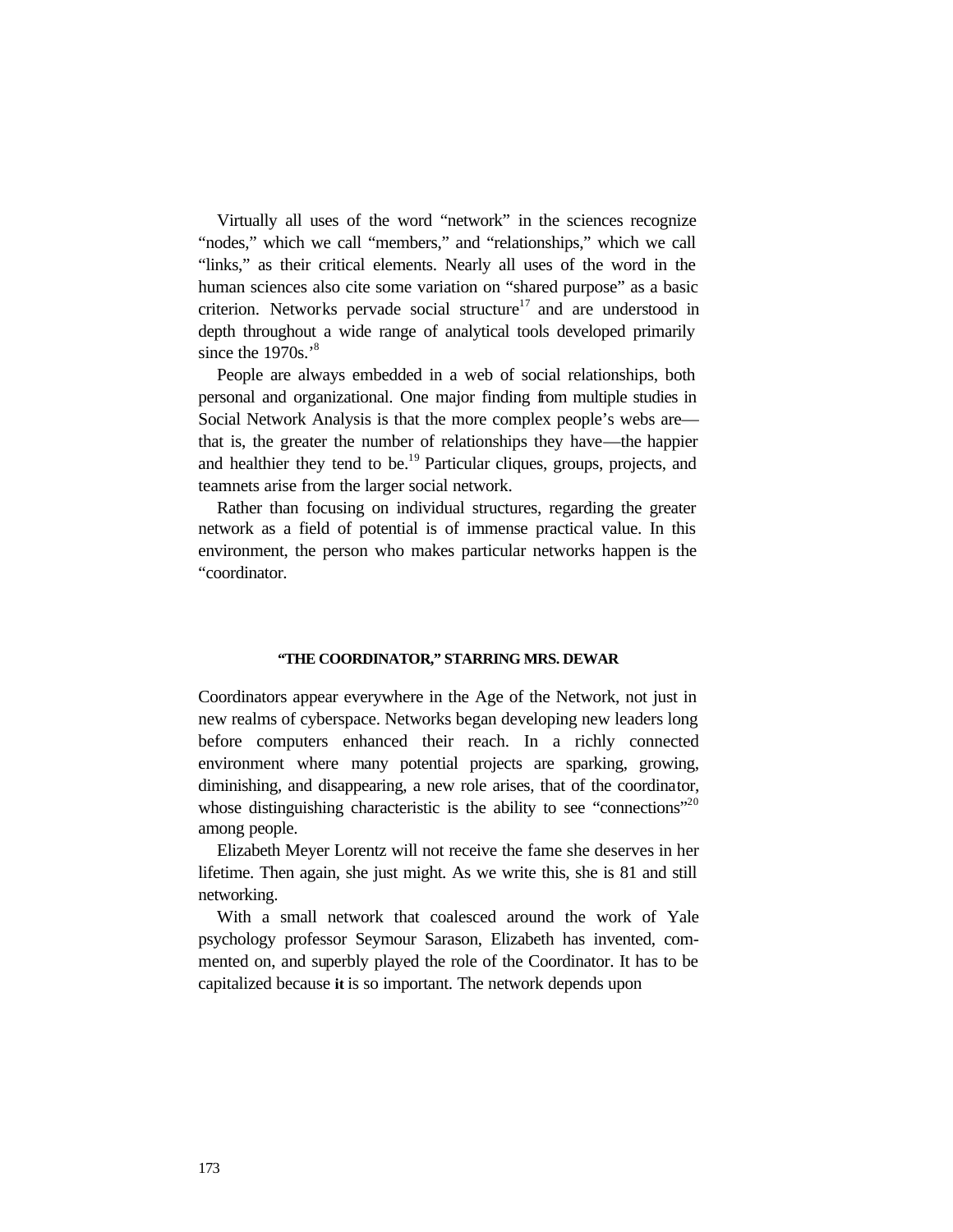it. The Coordinator brings the network to life, matching needs with resources. It's a vital role, and Lorentz and company have been lending it legitimacy for nearly a quarter of a century. Elizabeth models coordinators after the role of the Oxford tutor, who "links students to the possibilities of the university and the world outside." Links. Possibilities.

Having just read Seymour's book, *The Creation of Settings and the Future Societies*,<sup> $2$ </sup> she met him for lunch in the early 1970s at the Yale Faculty Club. "We were walking in the street when I said how great I thought his book was," she recalls. "Seymour stopped, turned, and said, 'Please don't be brief.' "22 It was a good beginning to a long collaboration.

In their two books that followed, Elizabeth appears as the central character, Mrs. Dewar (pronounce **it** to understand **it:** "do-er"). As a trustee of her local hospital for more than 15 years, Elizabeth chaired the long-range planning committee. At the same time, Seymour and his colleagues had a federal grant to study networks. "Mrs. Dewar's network" became the object of their study, with her as the Coordinator Extraordinaire, involving the whole community, everyone who had a stake in the future of the hospital.

"I survived three executive and presidential changes," she recalls, "and I learned how the executives try to bypass the board. *They* were always plotting, so I'd plot back." Which she did by being a world-class coordinator.

"It's a radar type of mind that sees things and connections in the social fog that most people cannot," her peers reported. "I get lost trying to follow the connections she comes up with."<sup>23</sup>

#### **"FINDING" PEOPLE**

"The coordinator is a scanner of possibilities,"<sup>24</sup> Elizabeth says. To "design configurations of people," as she puts **it,** the coordinator must first "find" them.

So, Elizabeth invented a one-hour interview that usually turned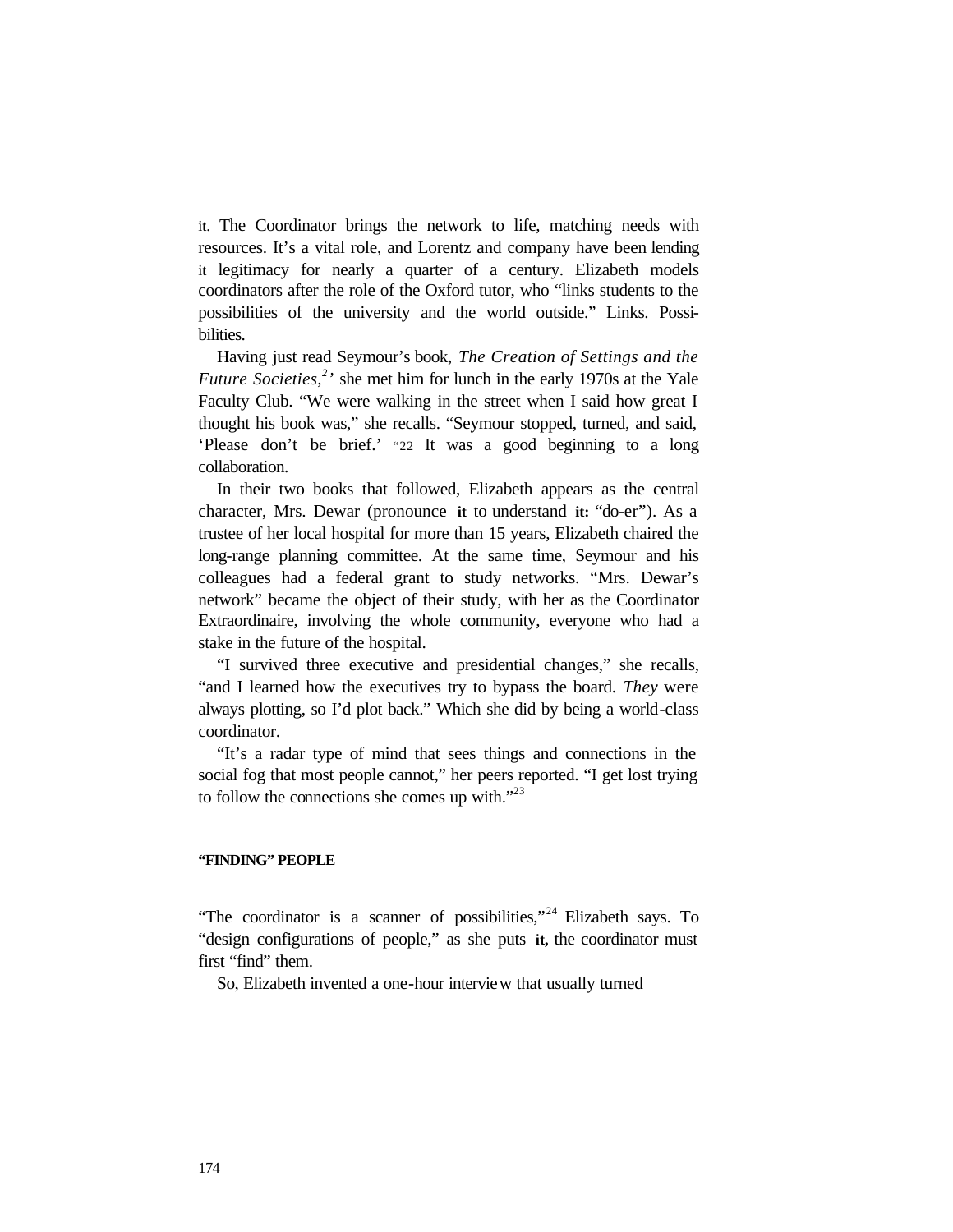into five. "They'd start canceling appointments left and right, and then I knew I was on track," she recalls. "The interviews help you 'find' the person."<sup>25</sup> "Finding" means identifying the person's full range of possibility, capability, skill, expertise, and talent. Elizabeth calls **it**  "mapping a person's terrain, asset hunting instead of looking for what's wrong with people. A certain characteristic may be an asset, depending on what you match **it** with." She advises interviewers to:

- ? Think while you talk. Mentally match this person with others in the network. "Your job is to think, 'for whom is this an opportunity?"26
- ? Make sure that the first vital phone call is made, even if you have to make it yourself for people who are reluctant.
- ? Get a real kick out of making a match; it's the coordinator's "reward.... An inner integration reflecting the outer one takes place," she says."
- ? Be ready to demean yourself and have no pride. "Like a little poodle, the coordinator has to gallop after people, asking their plans and reminding them by example that they are not a twosome but a part of a network."

Knowing the people in any network, not just in a community service one, is critical. Because it is a dynamic rather than a static organization, a network needs someone to coordinate the flow of people. No network survives without connections and coordination; for the techies, call it "gateways" and "network managers." It's all the same.

Yet, key practical questions remain unanswered. People will pay for technology network managers and infrastructure support, but will they pay for coordinators on the people side? Who trains them? How do you convince people that coordination is not an add-on to an existing job?